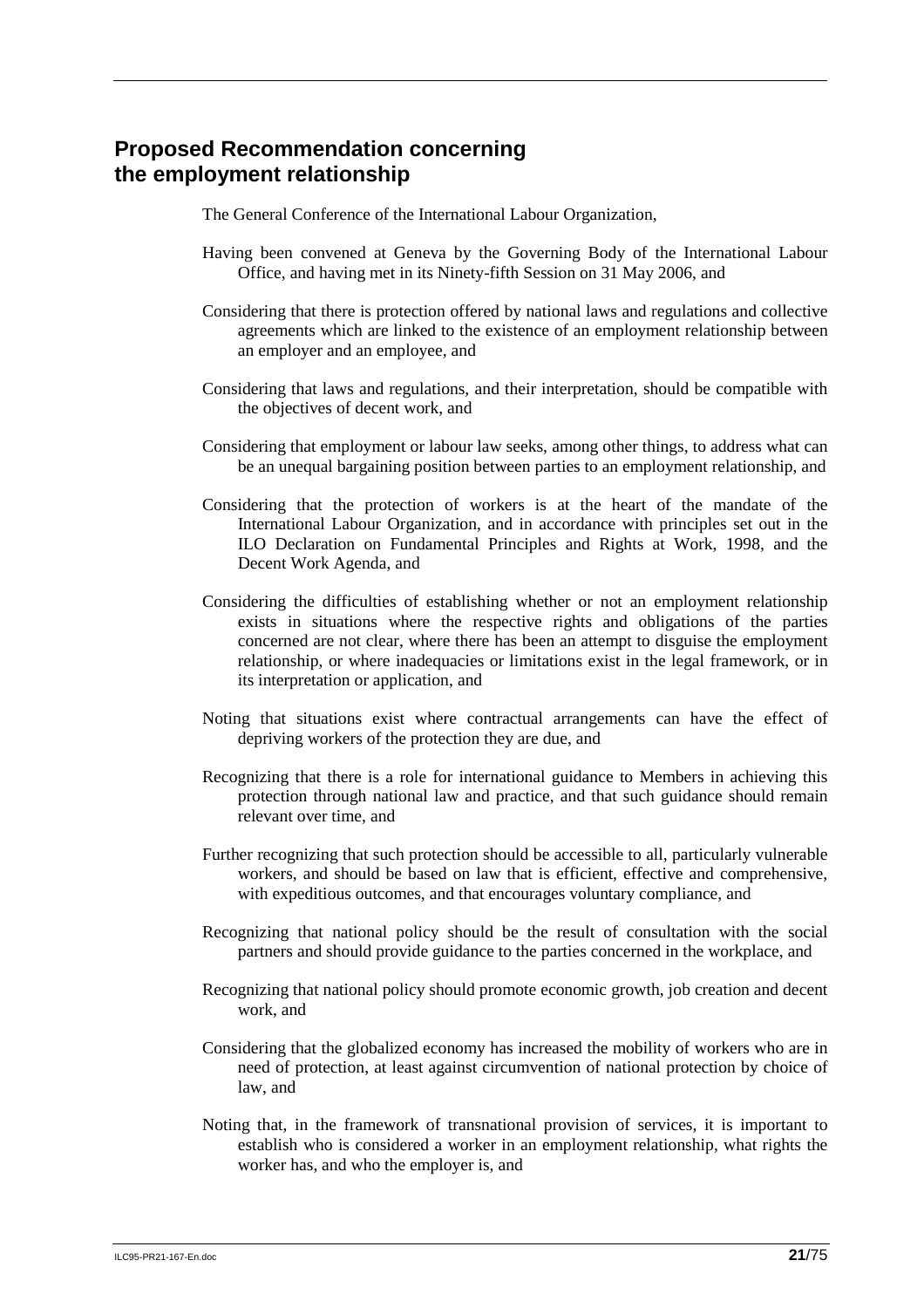- Considering that the difficulties in establishing the existence of an employment relationship may create serious problems for those workers concerned, their communities, and society at large, and
- Considering that the uncertainty as to the existence of an employment relationship needs to be addressed to guarantee fair competition and effective protection of workers in an employment relationship in a manner appropriate to national law or practice, and
- Noting all relevant international labour standards, especially those addressing the particular situation of women, as well as those addressing the scope of the employment relationship, and
- Having decided upon the adoption of certain proposals with regard to the employment relationship, which is the fifth item on the agenda of the session, and

Having determined that these proposals shall take the form of a Recommendation;

adopts this … day of June of the year two thousand and six the following Recommendation, which may be cited as the Employment Relationship Recommendation, 2006.

### I. NATIONAL POLICY OF PROTECTION FOR WORKERS IN AN EMPLOYMENT RELATIONSHIP

1. Members should formulate and apply a national policy for reviewing at appropriate intervals and, if necessary, clarifying and adapting the scope of relevant laws and regulations, in order to guarantee effective protection for workers who perform work in the context of an employment relationship.

2. The nature and extent of protection given to workers in an employment relationship should be defined by national law or practice, or both, taking into account relevant international labour standards. Such law or practice, including those elements pertaining to scope, coverage and responsibility for implementation, should be clear and adequate to ensure effective protection for workers in an employment relationship.

3. National policy should be formulated and implemented in accordance with national law and practice in consultation with the most representative organizations of employers and workers.

- 4. National policy should at least include measures to:
- (a) provide guidance for the parties concerned, in particular employers and workers, on effectively establishing the existence of an employment relationship and on the distinction between employed and self-employed workers;
- (b) combat disguised employment relationships in the context of, for example, other relationships that may include the use of other forms of contractual arrangements that hide the true legal status, noting that a disguised employment relationship occurs when the employer treats an individual as other than an employee in a manner that hides his or her true legal status as an employee, and that situations can arise where contractual arrangements have the effect of depriving workers of the protection they are due;
- (c) ensure standards applicable to all forms of contractual arrangements, including those involving multiple parties so that employed workers have the protection they are due;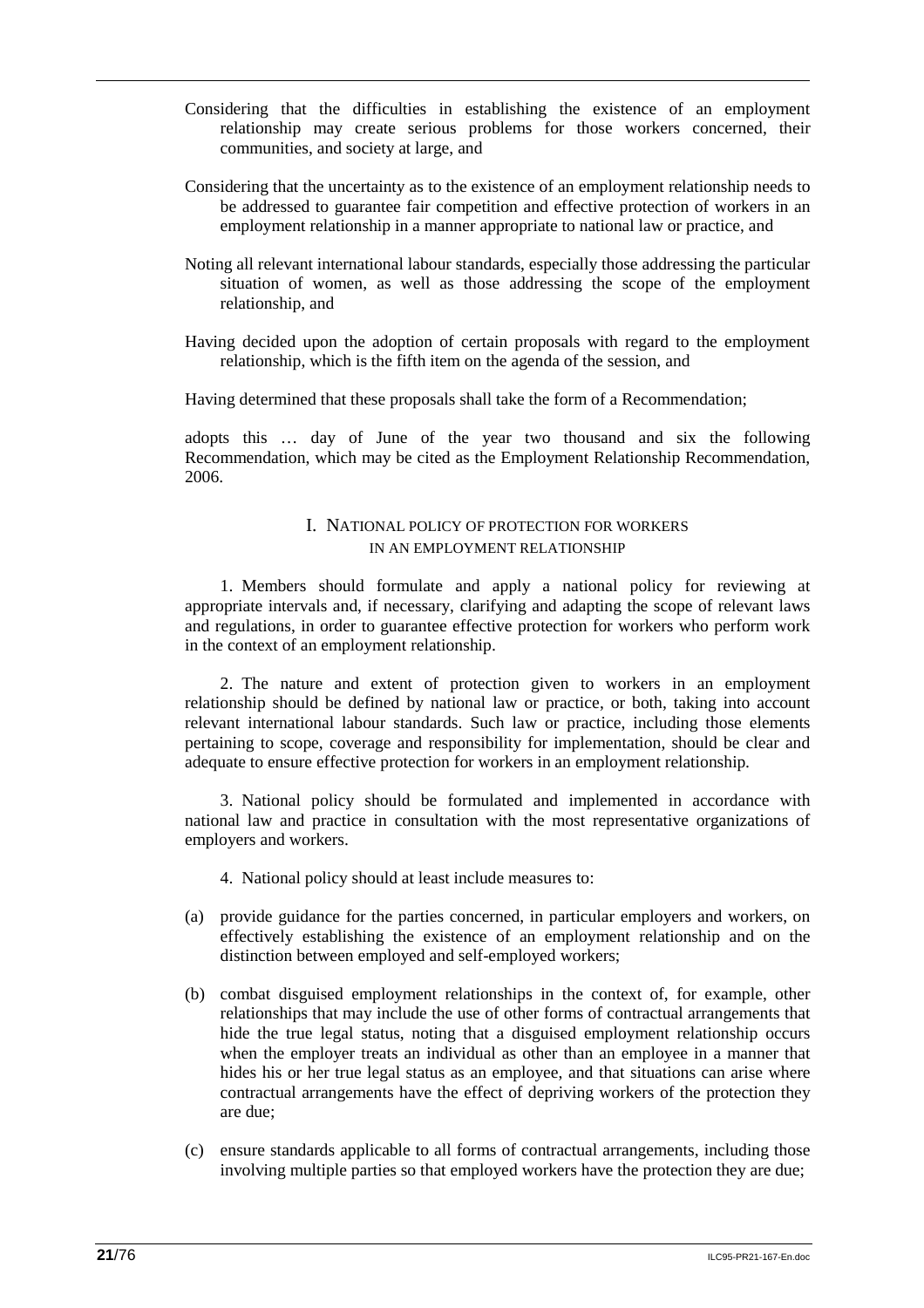- (d) ensure that standards applicable to all forms of contractual arrangements establish who is responsible for the protection contained therein;
- (e) provide effective access of those concerned, in particular employers and workers, to appropriate, speedy, inexpensive, fair and efficient procedures and mechanisms for settling disputes regarding the existence and terms of an employment relationship;
- (f) ensure compliance with, and effective application of, laws and regulations concerning the employment relationship; and
- (g) provide for appropriate and adequate training in relevant international labour standards, comparative and case law for the judiciary, arbitrators, mediators, labour inspectors, and other persons responsible for dealing with the resolution of disputes and enforcement of national employment laws and standards.

5. Members should take particular account in national policy to ensure effective protection to workers especially affected by the uncertainty as to the existence of an employment relationship, including women workers, as well as the most vulnerable workers, young workers, older workers, workers in the informal economy, migrant workers and workers with disabilities.

#### 6. Members should:

- (a) take special account in national policy to address the gender dimension in that women workers predominate in certain occupations and sectors where there is a high proportion of disguised employment relationships, or where there is a lack of clarity of an employment relationship; and
- (b) have clear policies on gender equality and better enforcement of the relevant laws and agreements at national level so that the gender dimension can be effectively addressed.
	- 7. In the context of the transnational movement of workers:
- (a) in framing national policy, a Member should, after consulting the most representative organizations of employers and workers, consider adopting appropriate measures within its jurisdiction, and where appropriate in collaboration with other Members, so as to provide effective protection to and prevent abuses of migrant workers in its territory who may be affected by uncertainty as to the existence of an employment relationship;
- (b) where workers are recruited in one country for work in another, the Members concerned may consider concluding bilateral agreements to prevent abuses and fraudulent practices which have as their purpose the evasion of the existing arrangements for the protection of workers in the context of an employment relationship.

8. National policy for protection of workers in an employment relationship should not interfere with true civil and commercial relationships, while at the same time ensuring that individuals in an employment relationship have the protection they are due.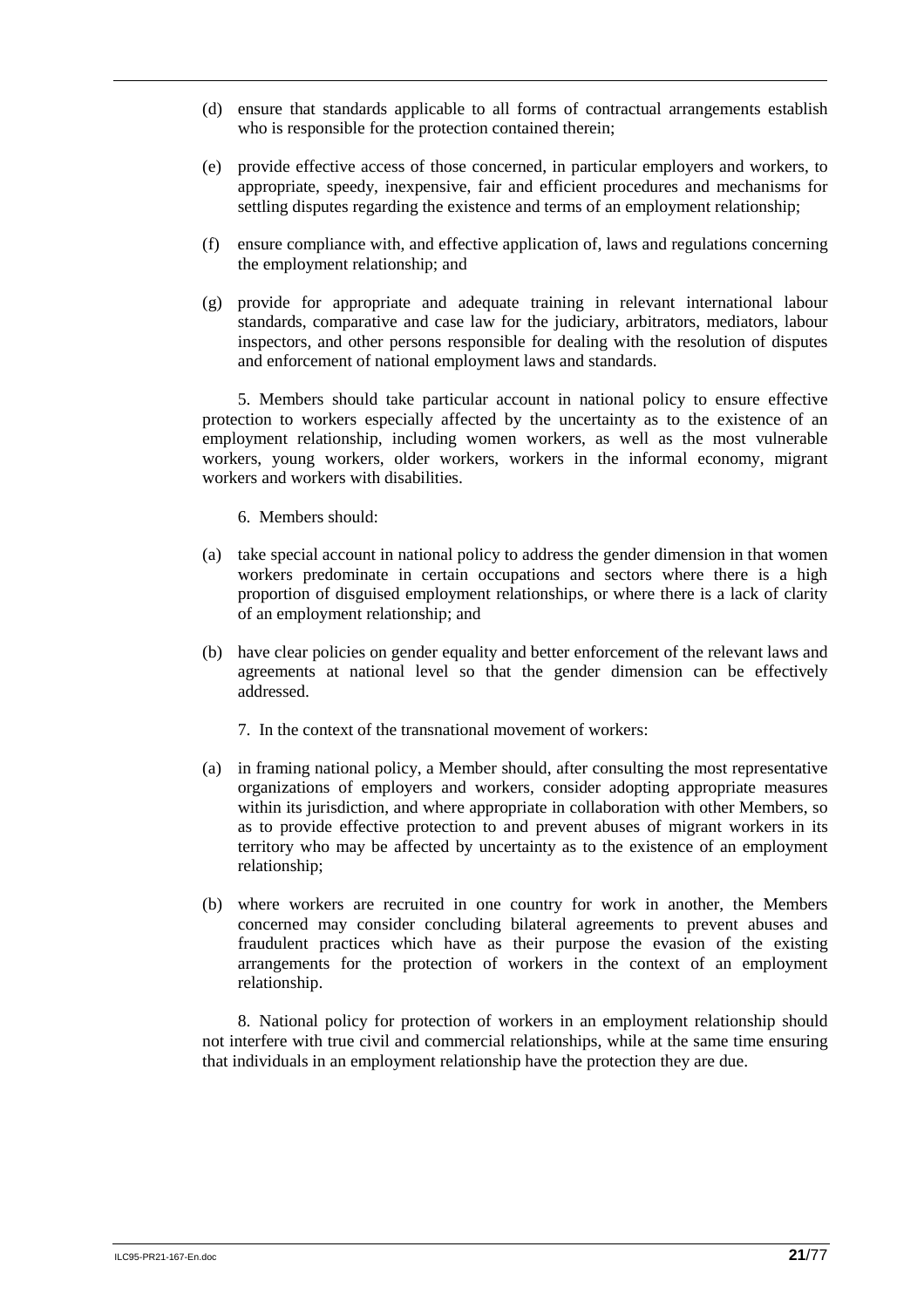### II. DETERMINATION OF THE EXISTENCE OF AN EMPLOYMENT RELATIONSHIP

9. For the purposes of the national policy of protection for workers in an employment relationship, the determination of the existence of such a relationship should be guided primarily by the facts relating to the performance of work and the remuneration of the worker, notwithstanding how the relationship is characterized in any contrary arrangement, contractual or otherwise, that may have been agreed between the parties.

10. Members should promote clear methods for guiding workers and employers as to the determination of the existence of an employment relationship.

11. For the purpose of facilitating the determination of the existence of an employment relationship, Members should, within the framework of the national policy referred to in this Recommendation, consider the possibility of the following:

- (a) allowing a broad range of means for determining the existence of an employment relationship;
- (b) providing for a legal presumption that an employment relationship exists where one or more relevant indicators is present; and
- (c) determining, following prior consultations with the most representative organizations of employers and workers, that workers with certain characteristics, in general or in a particular sector, must be deemed to be either employed or self-employed.

12. For the purposes of the national policy referred to in this Recommendation, Members may consider clearly defining the conditions applied for determining the existence of an employment relationship, for example, subordination or dependence.

13. Members should consider the possibility of defining in their laws and regulations, or by other means, specific indicators of the existence of an employment relationship. Those indicators might include:

- (a) the fact that the work: is carried out according to the instructions and under the control of another party; involves the integration of the worker in the organization of the enterprise; is performed solely or mainly for the benefit of another person; must be carried out personally by the worker; is carried out within specific working hours or at a workplace specified or agreed by the party requesting the work; is of a particular duration and has a certain continuity; requires the worker's availability; or involves the provision of tools, materials and machinery by the party requesting the work;
- (b) periodic payment of remuneration to the worker; the fact that such remuneration constitutes the worker's sole or principal source of income; provision of payment in kind, such as food, lodging or transport; recognition of entitlements such as weekly rest and annual holidays; payment by the party requesting the work for travel undertaken by the worker in order to carry out the work; or absence of financial risk for the worker.

14. The settlement of disputes concerning the existence and terms of an employment relationship should be a matter for industrial or other tribunals or arbitration authorities to which workers and employers have effective access in accordance with national law and practice.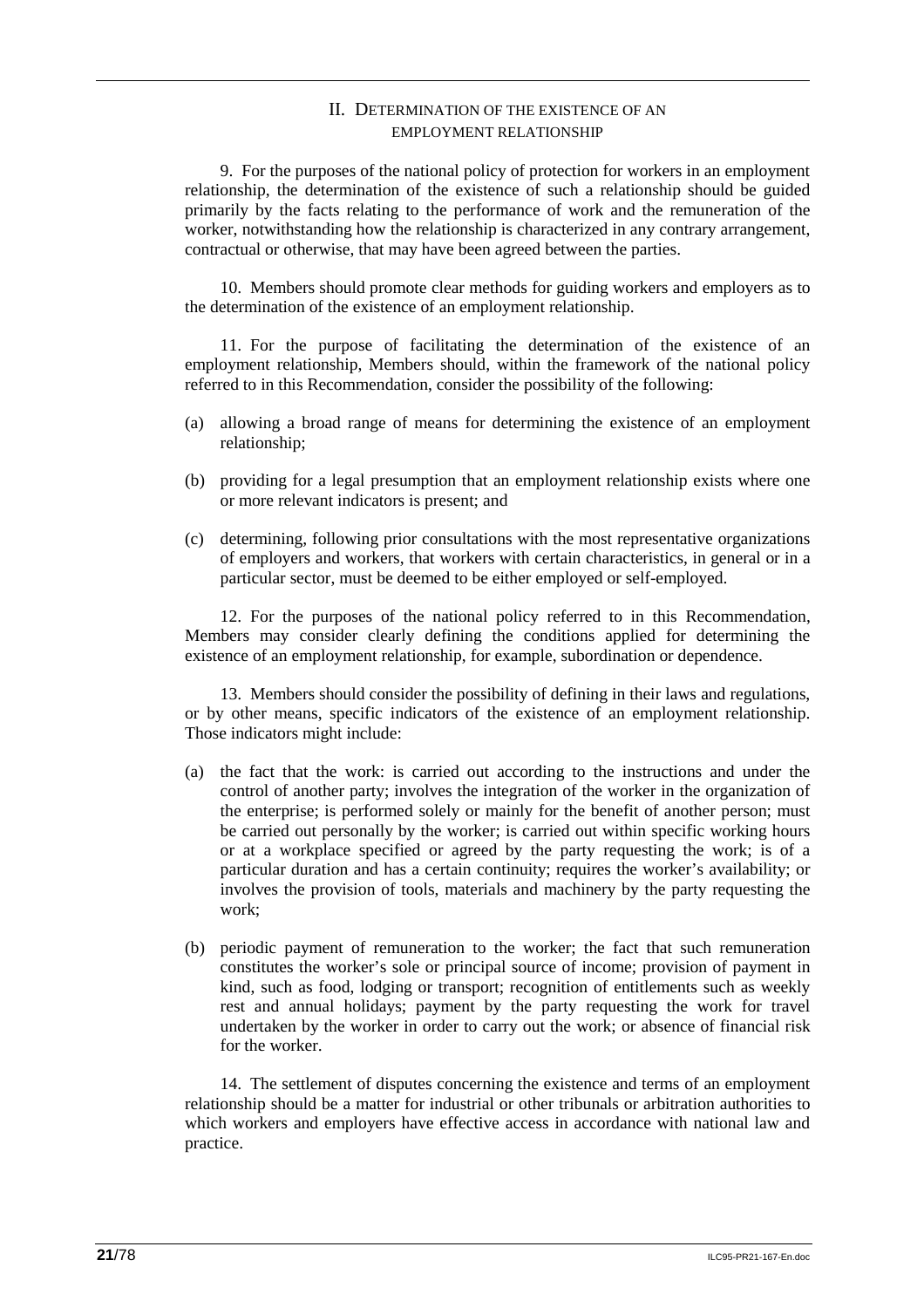15. The competent authority should adopt measures with a view to ensuring respect for and implementation of laws and regulations concerning the employment relationship with regard to the various aspects considered in this Recommendation, for example, through labour inspection services and their collaboration with the social security administration and the tax authorities.

16. In regard to the employment relationship, national labour administrations and their associated services should regularly monitor their enforcement programmes and processes. Special attention should be paid to occupations and sectors with a high proportion of women workers.

17. Members should develop, as part of the national policy referred to in this Recommendation, effective measures aimed at removing incentives to disguise an employment relationship.

18. As part of the national policy, Members should promote the role of collective bargaining and social dialogue as a means, among others, of finding solutions to questions related to the scope of the employment relationship at the national level.

#### III. MONITORING AND IMPLEMENTATION

19. Members should establish an appropriate mechanism, or make use of an existing one, for monitoring developments in the labour market and in the organization of work, and for formulating advice on the adoption and implementation of measures concerning the employment relationship within the framework of the national policy.

20. The most representative organizations of employers and workers should be represented, on an equal footing, in the mechanism for monitoring developments in the labour market and the organization of work. In addition, these organizations should be consulted under the mechanism as often as necessary and, wherever possible and useful, on the basis of expert reports or technical studies.

21. Members should, to the extent possible, collect information and statistical data and undertake research on changes in the patterns and structure of work at the national and sectoral levels, taking into account the distribution of men and women and other relevant factors.

22. Members should establish specific national mechanisms in order to ensure that employment relationships can be effectively identified within the framework of the transnational provision of services. Consideration should be given to developing systematic contact and exchange of information on the subject with other States.

#### IV. FINAL PARAGRAPH

23. This Recommendation does not revise the Private Employment Agencies Recommendation, 1997 (No. 188), nor can it revise the Private Employment Agencies Convention, 1997 (No. 181).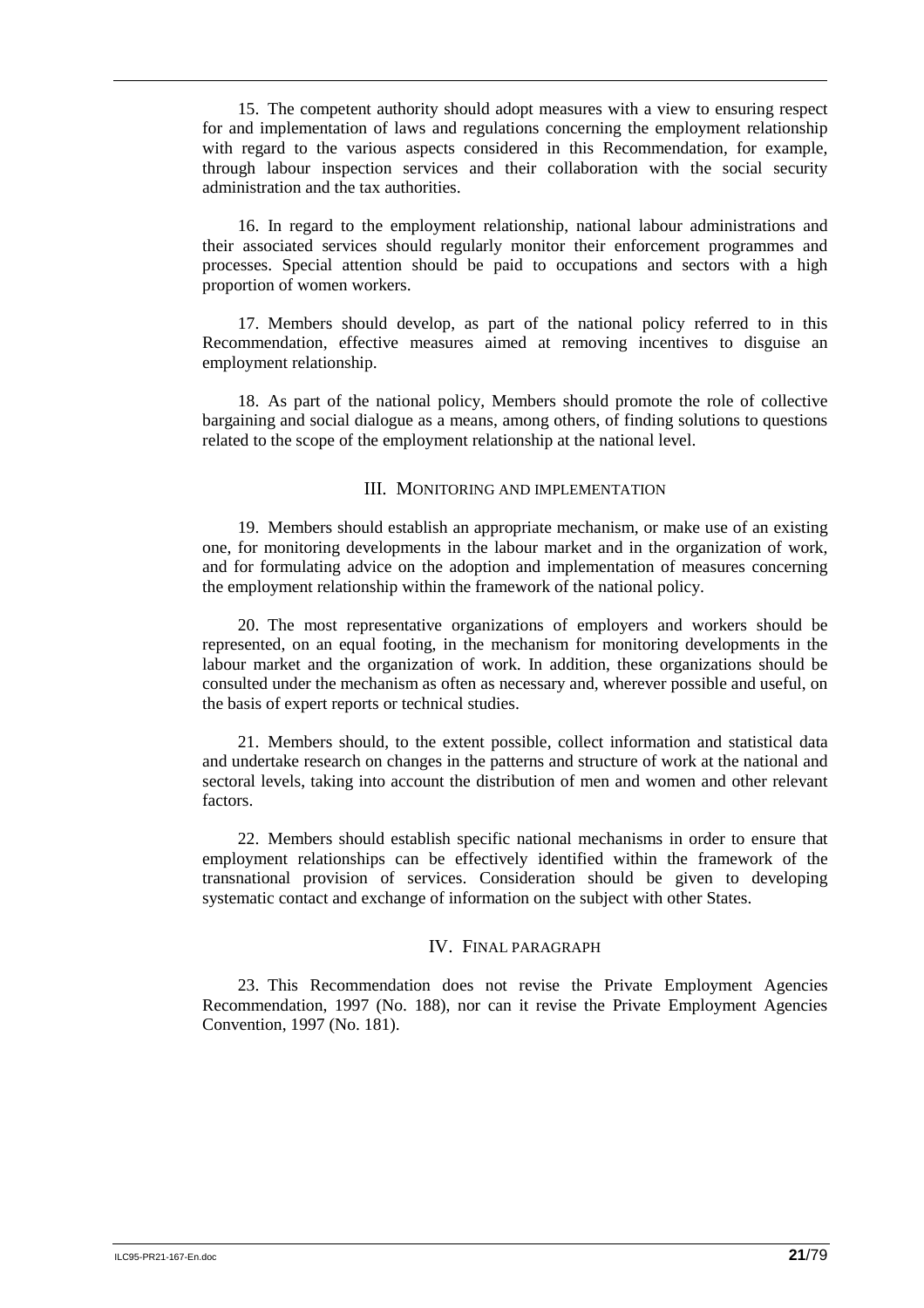# **Resolution concerning the employment relationship**

The General Conference of the International Labour Organization,

Having been convened at Geneva by the Governing Body of the International Labour Office, and having met in its 95th Session, and

Having adopted the Recommendation concerning the employment relationship,

Noting that Paragraphs 19, 20, 21 and 22 recommend that Members should establish and maintain monitoring and implementing mechanisms, and

Noting that the work of the International Labour Office helps all ILO constituents better to understand and address difficulties encountered by workers in certain employment relationships,

Invites the Governing Body of the International Labour Office to instruct the Director-General to:

1. Assist constituents in monitoring and implementing mechanisms for the national policy as set out in the Recommendation concerning the employment relationship;

2. Maintain up-to-date information and undertake comparative studies on changes in the patterns and structure of work in the world in order to:

- (a) improve the quality of information on and understanding of employment relationships and related issues;
- (b) help its constituents better to understand and assess these phenomena and adopt appropriate measures for the protection of workers; and
- (c) promote good practices at the national and international levels concerning the determination and use of employment relationships;

3. Undertake surveys of legal systems of Members to ascertain what criteria are used nationally to determine the existence of an employment relationship and make the results available to Members to guide them, where this need exists, in developing their own national approach to the issue.